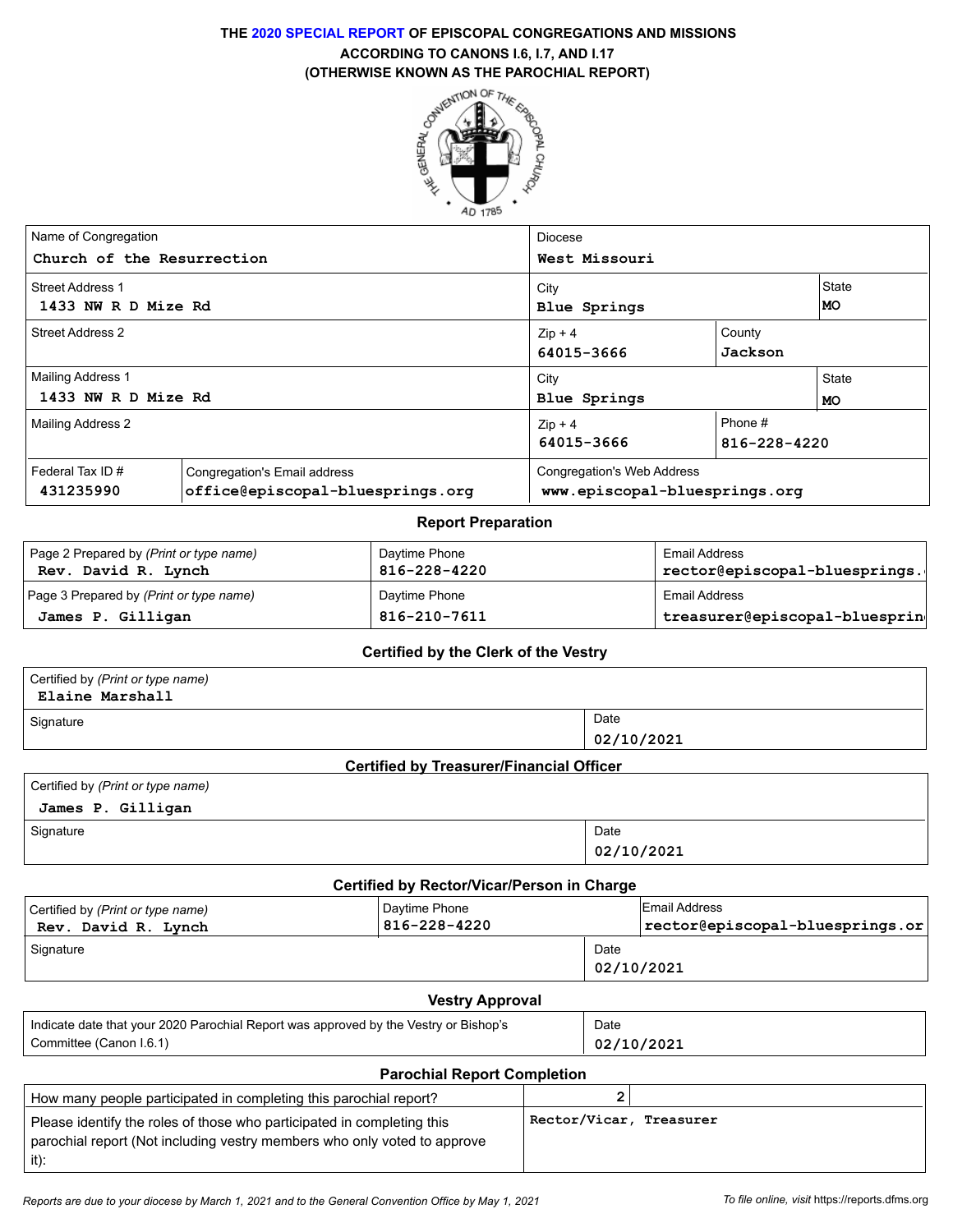| Church of the Resurrection                               |                                                                                                                                                                                                                         | Blue Springs                                            |                             | West Missouri   |              |  |  |  |  |  |
|----------------------------------------------------------|-------------------------------------------------------------------------------------------------------------------------------------------------------------------------------------------------------------------------|---------------------------------------------------------|-----------------------------|-----------------|--------------|--|--|--|--|--|
| Congregation                                             |                                                                                                                                                                                                                         | City                                                    | Diocese                     |                 | Page 2       |  |  |  |  |  |
|                                                          | Membership, Attendance and Services of the Reporting Congregation                                                                                                                                                       |                                                         |                             |                 |              |  |  |  |  |  |
| <b>Using Last Year's Report:</b>                         | Using the 2019 Parochial Report, record the Number of Baptized Members Reported as of December 31,2019.                                                                                                                 |                                                         |                             |                 |              |  |  |  |  |  |
| <b>Active Baptized Members of</b>                        | (See your 2019 Parochial Report, Box M19)                                                                                                                                                                               | <b>Members Reported Last Year = M19.</b>                |                             | 137             |              |  |  |  |  |  |
| the Reporting Congregation<br><b>Reported Last Year</b>  |                                                                                                                                                                                                                         |                                                         |                             |                 |              |  |  |  |  |  |
| Using the Register of Church Membership and Rites:       |                                                                                                                                                                                                                         |                                                         |                             |                 |              |  |  |  |  |  |
| During the Report Year<br><b>Increases in Membership</b> | 1. Increases during year: All members added to the baptized members section of your congregation's                                                                                                                      |                                                         |                             |                 |              |  |  |  |  |  |
|                                                          | Membership Register during 2020 by: baptism, confirmation/reception, or transfer; and those persons restored<br>from inactive status, or not counted in last year's membership count.                                   |                                                         |                             |                 |              |  |  |  |  |  |
|                                                          |                                                                                                                                                                                                                         |                                                         | Total Increases = 1.        |                 | $\mathbf{2}$ |  |  |  |  |  |
| Decreases in Membership                                  | 2. Decreases during year: All baptized members lost by death, transferred to another congregation,                                                                                                                      |                                                         |                             |                 |              |  |  |  |  |  |
|                                                          | removed to inactive status in the Register of Church Membership and Rites, removed for other reasons, or not                                                                                                            |                                                         |                             |                 |              |  |  |  |  |  |
|                                                          | removed from last year's membership count.                                                                                                                                                                              |                                                         | <b>Total Decreases = 2.</b> |                 | 4            |  |  |  |  |  |
| <b>Active Baptized Members of</b>                        | M20: Add the increases entered in Box 1 to Box M19. Then subtract the decreases entered in Box 2                                                                                                                        |                                                         |                             |                 |              |  |  |  |  |  |
| the Reporting Congregation At<br>Year-End                |                                                                                                                                                                                                                         | for the total active membership as of December 31, 2020 |                             |                 |              |  |  |  |  |  |
|                                                          | Total Active Baptized Members (end of report year) = M20.<br>135                                                                                                                                                        |                                                         |                             |                 |              |  |  |  |  |  |
| <b>Communicants in Good</b>                              | Communicants in good standing: All baptized members of the reporting congregation, who "have received                                                                                                                   |                                                         |                             |                 |              |  |  |  |  |  |
| <b>Standing of the Reporting</b>                         | Holy Communion at least three times during the preceding year" and are faithful "in corporate worship, unless<br>for good cause prevented," and "in working, praying, and giving for the spread of the Kingdom of God." |                                                         |                             |                 |              |  |  |  |  |  |
| Congregation<br>Adults                                   | 3. Adult communicants in good standing (age 16 and over) =                                                                                                                                                              |                                                         |                             |                 | 127          |  |  |  |  |  |
| Youth                                                    | 4. Youth communicants in good standing (under age 16) =                                                                                                                                                                 |                                                         |                             |                 | 8            |  |  |  |  |  |
|                                                          | 5. Total communicants in good standing $(3 + 4) =$                                                                                                                                                                      |                                                         |                             | 5.              | 135          |  |  |  |  |  |
| <b>Others Active</b>                                     | 6. Others who are active whose baptisms are not recorded in the                                                                                                                                                         |                                                         |                             |                 |              |  |  |  |  |  |
|                                                          | Parish Register, or in another Episcopal congregation.                                                                                                                                                                  |                                                         |                             | Others $= 6$ .  | 2            |  |  |  |  |  |
| <b>Using the Service Register:</b>                       |                                                                                                                                                                                                                         |                                                         |                             |                 |              |  |  |  |  |  |
| <b>Average Sunday Attendance</b><br>for 2020             | 7. Sunday (& Saturday Evening) Attendance: Divide total attendance by the total number of                                                                                                                               |                                                         |                             |                 |              |  |  |  |  |  |
|                                                          | Sundays when services were held. For 2020, calculate Average Sunday Attendance for January 1 through<br>Average Sunday Attendance = 7.<br>65                                                                            |                                                         |                             |                 |              |  |  |  |  |  |
|                                                          | 8. Average Principal Worship Service Attendance on a Weekday (in                                                                                                                                                        |                                                         |                             |                 |              |  |  |  |  |  |
|                                                          | congregations without Sunday or Saturday evening services)                                                                                                                                                              |                                                         |                             | $= 8.$          | 0            |  |  |  |  |  |
| Easter Attendance in 2020                                | 9. Easter Sunday Attendance                                                                                                                                                                                             |                                                         | (9)                         | n/a             |              |  |  |  |  |  |
| <b>Sacraments &amp; Services:</b>                        |                                                                                                                                                                                                                         |                                                         |                             |                 |              |  |  |  |  |  |
|                                                          | Provide information for in-person and online separately. Count in-person worship that was also streamed                                                                                                                 |                                                         |                             |                 |              |  |  |  |  |  |
| <b>Number of Holy Eucharists</b>                         | as in-person worship.<br>10. Total Sunday & Saturday Evening Eucharists                                                                                                                                                 |                                                         | (10)                        | In-person<br>92 | Online<br>0  |  |  |  |  |  |
| <b>Celebrated During 2020</b>                            | 11. Total Weekday Eucharists                                                                                                                                                                                            |                                                         | (11)                        | $\Omega$        | 0            |  |  |  |  |  |
|                                                          | 12. Total Private Eucharists                                                                                                                                                                                            |                                                         | (12)                        | 56              | 0            |  |  |  |  |  |
| Daily Offices and Other                                  | 13. Daily Offices Held on Sunday                                                                                                                                                                                        |                                                         | (13)                        | 0               | 0            |  |  |  |  |  |
| <b>Services Held During 2020</b>                         | 14. Daily Offices Held on Weekdays                                                                                                                                                                                      |                                                         | (14)                        | $\mathbf 0$     | 220          |  |  |  |  |  |
|                                                          | 15. Marriages conducted in 2020                                                                                                                                                                                         |                                                         | (15)                        | 0               | 0            |  |  |  |  |  |
|                                                          | 16. Burials conducted in 2020                                                                                                                                                                                           |                                                         | (16)                        | 4               | 0            |  |  |  |  |  |
| Using the Register of Church Membership and Rites:       |                                                                                                                                                                                                                         |                                                         |                             |                 |              |  |  |  |  |  |
| Baptisms in 2020                                         | 17. Baptisms 16 years and older                                                                                                                                                                                         |                                                         | (17)                        | 0               |              |  |  |  |  |  |
|                                                          | 18. Baptisms under 16 years of age                                                                                                                                                                                      |                                                         | (18)                        | 1               |              |  |  |  |  |  |
| <b>Confirmations in 2020</b>                             | 19. Confirmations 16 years and older                                                                                                                                                                                    |                                                         | (19)                        | 0               |              |  |  |  |  |  |
|                                                          | 20. Confirmations under 16 years of age                                                                                                                                                                                 |                                                         | (20)                        | 0               |              |  |  |  |  |  |
| Received in 2020                                         | 21. Received by a bishop                                                                                                                                                                                                |                                                         | (21)                        | 0               |              |  |  |  |  |  |
| <b>Education:</b>                                        |                                                                                                                                                                                                                         |                                                         |                             |                 |              |  |  |  |  |  |
| <b>Children and Youth</b>                                | 22. Total Church School Students Enrolled                                                                                                                                                                               |                                                         | (22)                        | n/a             |              |  |  |  |  |  |
| <b>Adult Education</b>                                   | 23. Regular Sunday or weekday adult education programs held?                                                                                                                                                            |                                                         |                             | Yes $x$         | No           |  |  |  |  |  |
|                                                          | 24a. Number of adults engaged in religious education or spiritual formation                                                                                                                                             |                                                         |                             |                 | 0            |  |  |  |  |  |
|                                                          | 24b. Number of children and youth engaged in religious education or spiritual formation                                                                                                                                 |                                                         |                             |                 | 0            |  |  |  |  |  |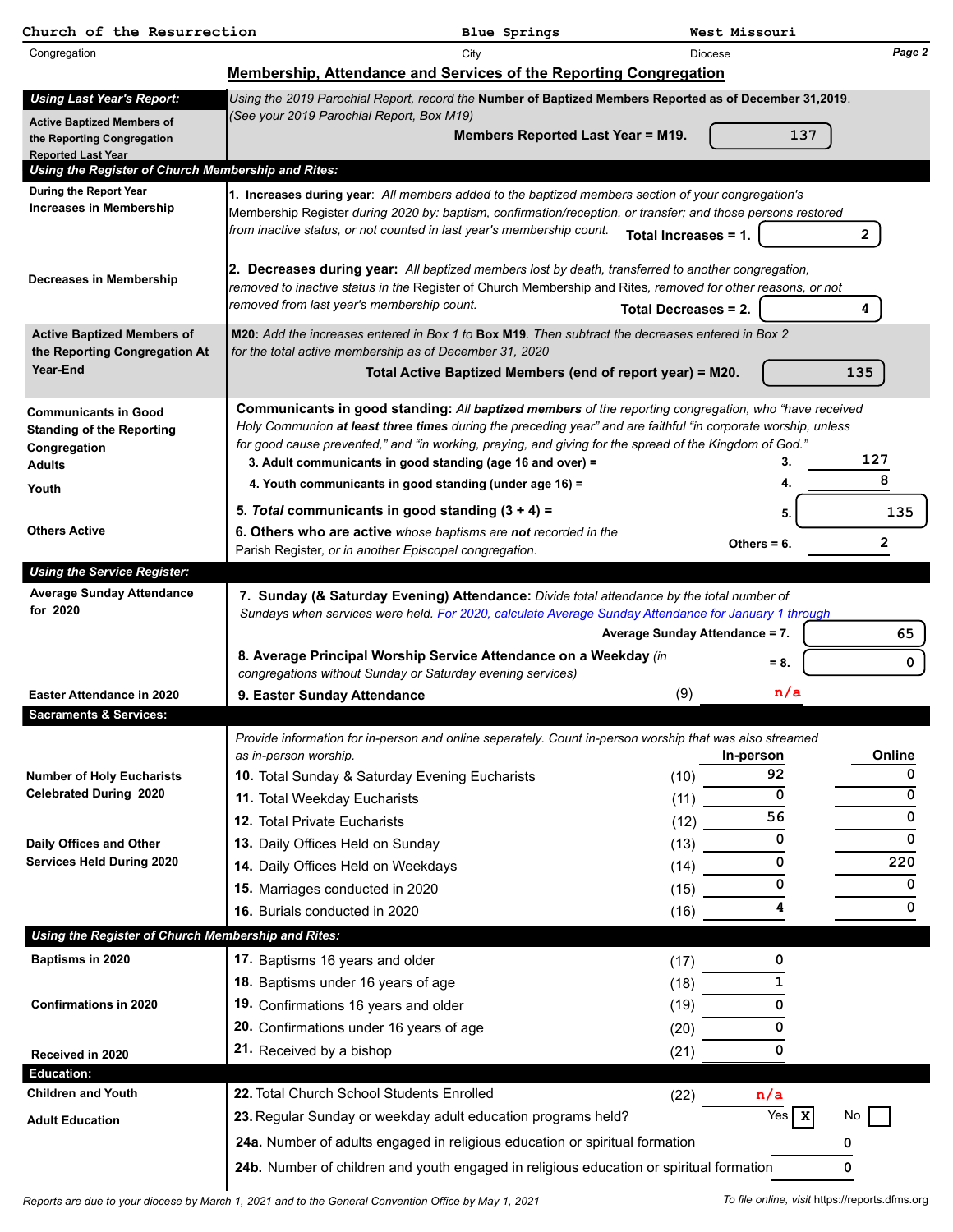| Church of the Resurrection                                                    |     |                          |                                                                                                                                                                                                          |                 |          |      |             | <b>Blue Springs</b> |     | West Missouri                                                                                  |                 |                          |                                                                                                                               |
|-------------------------------------------------------------------------------|-----|--------------------------|----------------------------------------------------------------------------------------------------------------------------------------------------------------------------------------------------------|-----------------|----------|------|-------------|---------------------|-----|------------------------------------------------------------------------------------------------|-----------------|--------------------------|-------------------------------------------------------------------------------------------------------------------------------|
| Congregation                                                                  |     |                          | formation?                                                                                                                                                                                               |                 |          |      | City        |                     |     | <b>Diocese</b>                                                                                 |                 |                          | Page 3<br>24c. What was the impact of the pandemic on participation of children and youth in religious education or spiritual |
|                                                                               |     | Select one               | Significantly less                                                                                                                                                                                       |                 |          | Less |             | About the same      |     | Slightly more                                                                                  | x               |                          | Significantly more                                                                                                            |
|                                                                               |     |                          |                                                                                                                                                                                                          |                 |          |      |             |                     |     |                                                                                                |                 |                          | 24d. What was the impact of the pandemic on participation of adults in religious education or spiritual formation?            |
|                                                                               |     | Select one               | Significantly less                                                                                                                                                                                       |                 |          | Less |             | About the same      |     | Slightly more                                                                                  | X               |                          | Significantly more                                                                                                            |
| Languages in which Worship is conducted:<br>2020 worship during the Pandemic: |     |                          | 25. English<br>26. Other (please list)                                                                                                                                                                   | $\vert x \vert$ | Spanish  |      |             | French              |     | Other                                                                                          |                 |                          |                                                                                                                               |
|                                                                               |     |                          |                                                                                                                                                                                                          |                 |          |      |             |                     |     |                                                                                                | $\mathbf{x}$    | Yes                      | No                                                                                                                            |
|                                                                               | 1.  |                          | Did you offer online worship prior to the pandemic?                                                                                                                                                      |                 |          |      |             |                     |     |                                                                                                |                 |                          |                                                                                                                               |
|                                                                               | 2.  | X.                       | Did you offer online worship during the pandemic?<br>2a. If you answered yes, was worship<br>produced solely by your congregation?<br>produced in collaboration with other congregations or the diocese? |                 |          |      |             |                     |     |                                                                                                | $\vert x \vert$ | Yes                      | No                                                                                                                            |
|                                                                               |     |                          | 2b. If you answered no, did you direct the congregation to online worship by<br>other congregations?                                                                                                     |                 |          |      |             |                     |     |                                                                                                |                 | Yes                      | No                                                                                                                            |
|                                                                               | 3.  |                          | What platforms did you use for worship?<br>Facebook, YouTube, Vimeo, etc.                                                                                                                                |                 |          |      |             |                     |     |                                                                                                |                 |                          |                                                                                                                               |
|                                                                               | 4.  | $\mathbf{x}$             | Was your online worship primarily livestreamed or prerecorded?<br>Livestreamed                                                                                                                           |                 |          |      | Prerecorded |                     |     | <b>Both</b>                                                                                    |                 |                          |                                                                                                                               |
|                                                                               | 5.  | $x$ Yes                  | If livestreaming services was new to your congregation during the pandemic, do<br>you plan to continue streaming services after restrictions are lifted?                                                 |                 |          | No   |             |                     |     | N/A                                                                                            |                 |                          |                                                                                                                               |
|                                                                               | 6.  | Church                   | Where did you record or stream virtual services?                                                                                                                                                         |                 |          |      |             |                     |     |                                                                                                |                 |                          |                                                                                                                               |
|                                                                               | 7.  |                          | Did you return to in-person worship in 2020?                                                                                                                                                             |                 |          |      |             |                     |     |                                                                                                |                 | $\boxed{\mathbf{x}}$ Yes | No                                                                                                                            |
|                                                                               | 8.  |                          | What metrics or analytics are you tracking for online worship?<br>Estimate of viewers per device                                                                                                         |                 |          |      |             |                     |     |                                                                                                |                 |                          |                                                                                                                               |
|                                                                               | 9.  |                          | Does most of your congregation have access to broadband internet and devices to<br>view online worship?                                                                                                  |                 |          |      |             |                     |     |                                                                                                |                 | $x$ Yes                  | No                                                                                                                            |
| <b>Racial Justice and Reconciliation:</b>                                     |     |                          |                                                                                                                                                                                                          |                 |          |      |             |                     |     |                                                                                                |                 |                          |                                                                                                                               |
|                                                                               | 10. |                          |                                                                                                                                                                                                          |                 |          |      |             |                     |     | Our congregation is actively addressing and working toward racial justice and reconciliation   |                 | Yes                      | $x \mid$ No                                                                                                                   |
|                                                                               | 11. |                          | Working toward racial justice and reconciliation is a priority for our congregation                                                                                                                      |                 |          |      |             |                     |     |                                                                                                |                 |                          |                                                                                                                               |
|                                                                               |     | <b>Strongly Disagree</b> |                                                                                                                                                                                                          |                 | Disagree |      |             | <b>Neutral</b>      | lx. | Agree                                                                                          |                 |                          | <b>Strongly Agree</b>                                                                                                         |
| To be answered by<br>the Vestry/Bishop's                                      | 12. |                          |                                                                                                                                                                                                          |                 |          |      |             |                     |     | The Vestry/Bishop's Committee is committed to working toward racial justice and reconciliation |                 |                          |                                                                                                                               |
| Committee                                                                     |     | <b>Strongly Disagree</b> |                                                                                                                                                                                                          |                 | Disagree |      |             | Neutral             |     | $\mathbf{x}$<br>Agree                                                                          |                 |                          | <b>Strongly Agree</b>                                                                                                         |
| To be answered by                                                             | 13. |                          |                                                                                                                                                                                                          |                 |          |      |             |                     |     | The Rector/Vicar/Clergy are committed to working toward racial justice and reconciliation      |                 |                          |                                                                                                                               |
| the Rector/Vicar                                                              |     | <b>Strongly Disagree</b> |                                                                                                                                                                                                          |                 | Disagree |      |             | Neutral             |     | Agree                                                                                          |                 |                          | X Strongly Agree                                                                                                              |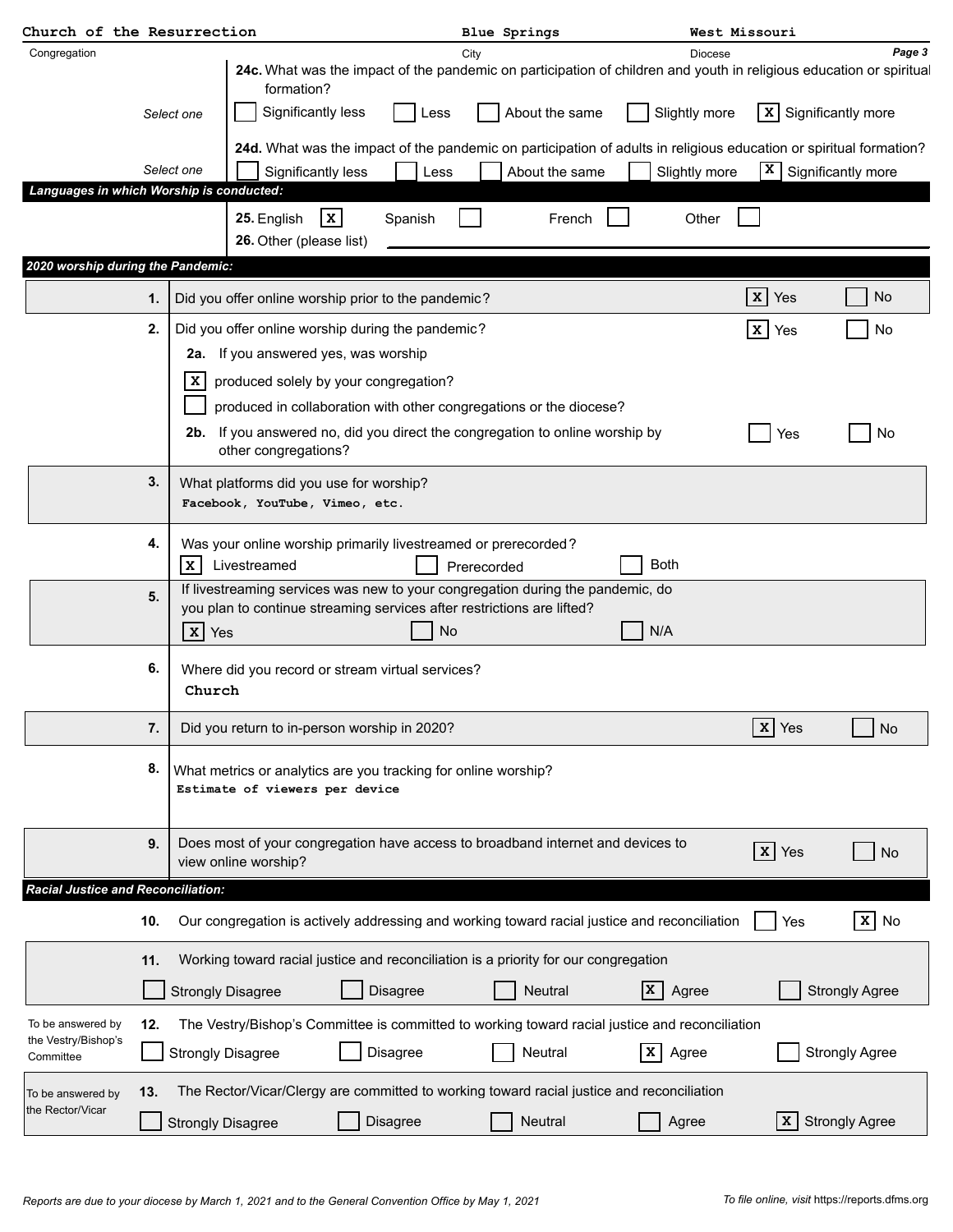| Church of the Resurrection | Blue Springs | West Missouri |        |
|----------------------------|--------------|---------------|--------|
| Congregation               | City         | Diocese       | Page 4 |

## **Stewardship and Financial Information of the Reporting Congregation**

| <b>Giving Information for 2020:</b>       |            |                                                                                                                                                                                                                                                                                                                                                                                                                |              |                       |
|-------------------------------------------|------------|----------------------------------------------------------------------------------------------------------------------------------------------------------------------------------------------------------------------------------------------------------------------------------------------------------------------------------------------------------------------------------------------------------------|--------------|-----------------------|
| <b>Number of Pledges</b>                  | 1.         | Number of signed pledge cards for 2020-report year                                                                                                                                                                                                                                                                                                                                                             | (1)          | 48                    |
| <b>Total \$ Pledged</b>                   | 2.         | Total dollar amount pledges for 2020-report year                                                                                                                                                                                                                                                                                                                                                               | (2)          | \$160,856             |
| Report of Revenues and Expenses for 2020: |            |                                                                                                                                                                                                                                                                                                                                                                                                                |              |                       |
| <b>Operating Revenues</b>                 | 3.         | Plate offerings, pledge payments & regular support                                                                                                                                                                                                                                                                                                                                                             | (3)          | \$160,513             |
|                                           | 4.         | Money from investments used for operations in 2020                                                                                                                                                                                                                                                                                                                                                             | (4)          | \$122                 |
|                                           | 5.<br>6.   | Other operating income, including unrestricted gifts & restricted gifts<br>used for operations, & contributions from congregation's organizations<br>. Include your Paycheck Protection Program (PPP) loan in line 5 only if it has been converted to a grant.<br>• Enter the amount of your PPP loan on the next page (line 22) whether or not it was converted.<br>Unrestricted bequests used for operations | (5)<br>(6)   | \$6,656<br>\$0        |
|                                           |            |                                                                                                                                                                                                                                                                                                                                                                                                                |              |                       |
|                                           |            | Subtotal Normal Operating Income $(3 + 4 + 5 + 6) = A$                                                                                                                                                                                                                                                                                                                                                         |              | \$167,291             |
|                                           | 7.         | Assistance from diocese for operating budget                                                                                                                                                                                                                                                                                                                                                                   | (7)          | \$0                   |
|                                           |            | Total Operating Revenues $(A + 7) = B$                                                                                                                                                                                                                                                                                                                                                                         |              | \$167,291             |
| <b>Non-Operating Revenues</b>             | 8.         | Funds received for capital projects                                                                                                                                                                                                                                                                                                                                                                            | (8)          | \$7,590               |
|                                           | 9.         | Additions to endowment, & other investment funds                                                                                                                                                                                                                                                                                                                                                               | (9)          | \$21,725              |
|                                           | 10.        | Contributions & grants for congregation based outreach & mission<br>programs                                                                                                                                                                                                                                                                                                                                   | (10)         | \$2,643               |
|                                           |            | 11. Funds for transmittal to other organizations                                                                                                                                                                                                                                                                                                                                                               | (11)         | \$3,998               |
|                                           |            |                                                                                                                                                                                                                                                                                                                                                                                                                |              |                       |
|                                           |            | Subtotal Non-Operating Revenues $(8 + 9 + 10 + 11) = C$                                                                                                                                                                                                                                                                                                                                                        |              | \$35,956              |
|                                           |            | Total All Revenues $(B + C) = D$                                                                                                                                                                                                                                                                                                                                                                               |              | \$203,247             |
| <b>Operating Expenses</b>                 | 12.        | To diocese for assessment, apportionment, or fair share                                                                                                                                                                                                                                                                                                                                                        | (12)         | \$18,968              |
|                                           | 13.        | Outreach from operating budget                                                                                                                                                                                                                                                                                                                                                                                 | (13)         | \$0                   |
|                                           | 14.        | All other operating expenses                                                                                                                                                                                                                                                                                                                                                                                   | (14)         | \$145,206             |
|                                           |            | Subtotal Operating Expenses $(12 + 13 + 14) = E$                                                                                                                                                                                                                                                                                                                                                               |              | \$164,174             |
| <b>Non-Operating Expenses</b>             | 15.        | Major improvements & capital expenditures                                                                                                                                                                                                                                                                                                                                                                      | (15)         | \$5,488               |
|                                           | 16.        | Expense for congregation's outreach & mission                                                                                                                                                                                                                                                                                                                                                                  | (16)         | \$2,822               |
|                                           | 17.        | Funds contributed to Episcopal seminaries                                                                                                                                                                                                                                                                                                                                                                      | (17)         | \$0                   |
|                                           | 18.        | Funds transmitted to other organizations                                                                                                                                                                                                                                                                                                                                                                       | (18)         | \$3,573               |
|                                           |            | Subtotal Non-Operating Expenses (15 + 16 + 17 + 18) = F                                                                                                                                                                                                                                                                                                                                                        |              | \$11,883              |
|                                           |            | Total All Expenses $(E + F) = G$                                                                                                                                                                                                                                                                                                                                                                               |              | \$176,057             |
| At Year-End:                              |            |                                                                                                                                                                                                                                                                                                                                                                                                                |              |                       |
| As of December 31, 2020                   | 19.<br>20. | Total cash in all checking & savings accounts<br>Total investment at market value (not including cash reported in line 19)                                                                                                                                                                                                                                                                                     | (19)<br>(20) | \$183,343<br>\$15,506 |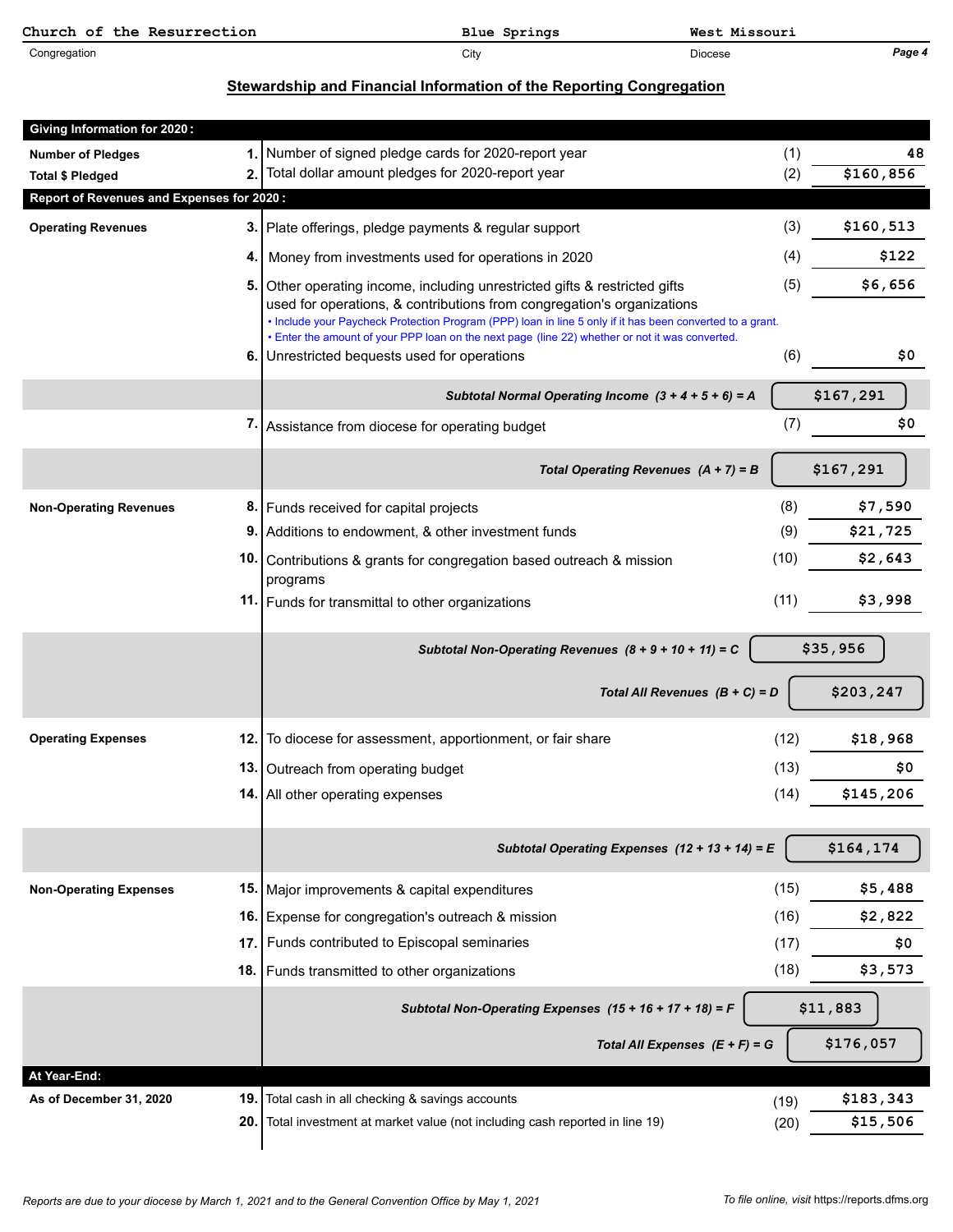| Church of the Resurrection   |     |                                                                                                                                                                                                                                                                       |           | Blue Springs                 | West Missouri                                   |                         |                       |
|------------------------------|-----|-----------------------------------------------------------------------------------------------------------------------------------------------------------------------------------------------------------------------------------------------------------------------|-----------|------------------------------|-------------------------------------------------|-------------------------|-----------------------|
| Congregation                 |     | <b>Continuing Stewardship and Financial Information of the Reporting Congregation</b>                                                                                                                                                                                 | City      |                              | <b>Diocese</b>                                  |                         | Page 5                |
|                              |     |                                                                                                                                                                                                                                                                       |           |                              |                                                 |                         |                       |
| <b>Information for 2020:</b> |     |                                                                                                                                                                                                                                                                       |           |                              |                                                 |                         |                       |
|                              | 21. | Did your congregation apply for Paycheck Protection Program (CARES Act) loan?                                                                                                                                                                                         |           |                              |                                                 | Yes                     | $x$ No                |
|                              | 22. | Did your congregation receive a Paycheck Protection Program loan?                                                                                                                                                                                                     |           |                              |                                                 | Yes                     | x <sub>1</sub><br>No. |
|                              |     |                                                                                                                                                                                                                                                                       |           |                              | If yes, how much did your congregation receive? |                         | 0                     |
|                              | 23. | Has the loan been forgiven?                                                                                                                                                                                                                                           |           |                              |                                                 |                         |                       |
|                              |     | Yes                                                                                                                                                                                                                                                                   | No        | In process                   |                                                 | Have not applied yet    |                       |
|                              | 24. | Please provide an estimate of additional expenses your congregation incurred due to the<br>pandemic (equipment for broadcasting services, Zoom and other subscriptions, personal<br>protective equipment, sanitizing supplies, additional liturgical expenses, etc.). |           |                              |                                                 |                         | 2,500                 |
|                              | 25. | Did you change your approach to stewardship/fundraising in light of the pandemic?<br>If yes, please explain:                                                                                                                                                          |           |                              |                                                 | <b>x</b> Yes            | No                    |
|                              |     | All Stewardship communications were virtual and web based only.                                                                                                                                                                                                       |           |                              |                                                 |                         |                       |
|                              |     |                                                                                                                                                                                                                                                                       |           |                              |                                                 |                         |                       |
|                              | 26. | If you have an endowment or reserve funds, how did usage of those funds in 2020 change compared to 2019?<br>Increased                                                                                                                                                 | Decreased | $\overline{\mathbf{x}}$ Same |                                                 |                         |                       |
|                              | 27. | How significant is the negative impact of the pandemic on your congregation's finances for 2021?                                                                                                                                                                      |           |                              |                                                 |                         |                       |
|                              |     | Very<br>significant<br>significant                                                                                                                                                                                                                                    | Somewhat  | $\Box$ Neutral               | ı Somewhat<br>insignificant                     | $\overline{\mathbf{x}}$ | Very<br>insignificant |
|                              |     | Comments:                                                                                                                                                                                                                                                             |           |                              |                                                 |                         |                       |
|                              |     | Income received was not impacted but operating expenses were down significantly due to<br>the parish being closed for in-person events.                                                                                                                               |           |                              |                                                 |                         |                       |
|                              |     |                                                                                                                                                                                                                                                                       |           |                              |                                                 |                         |                       |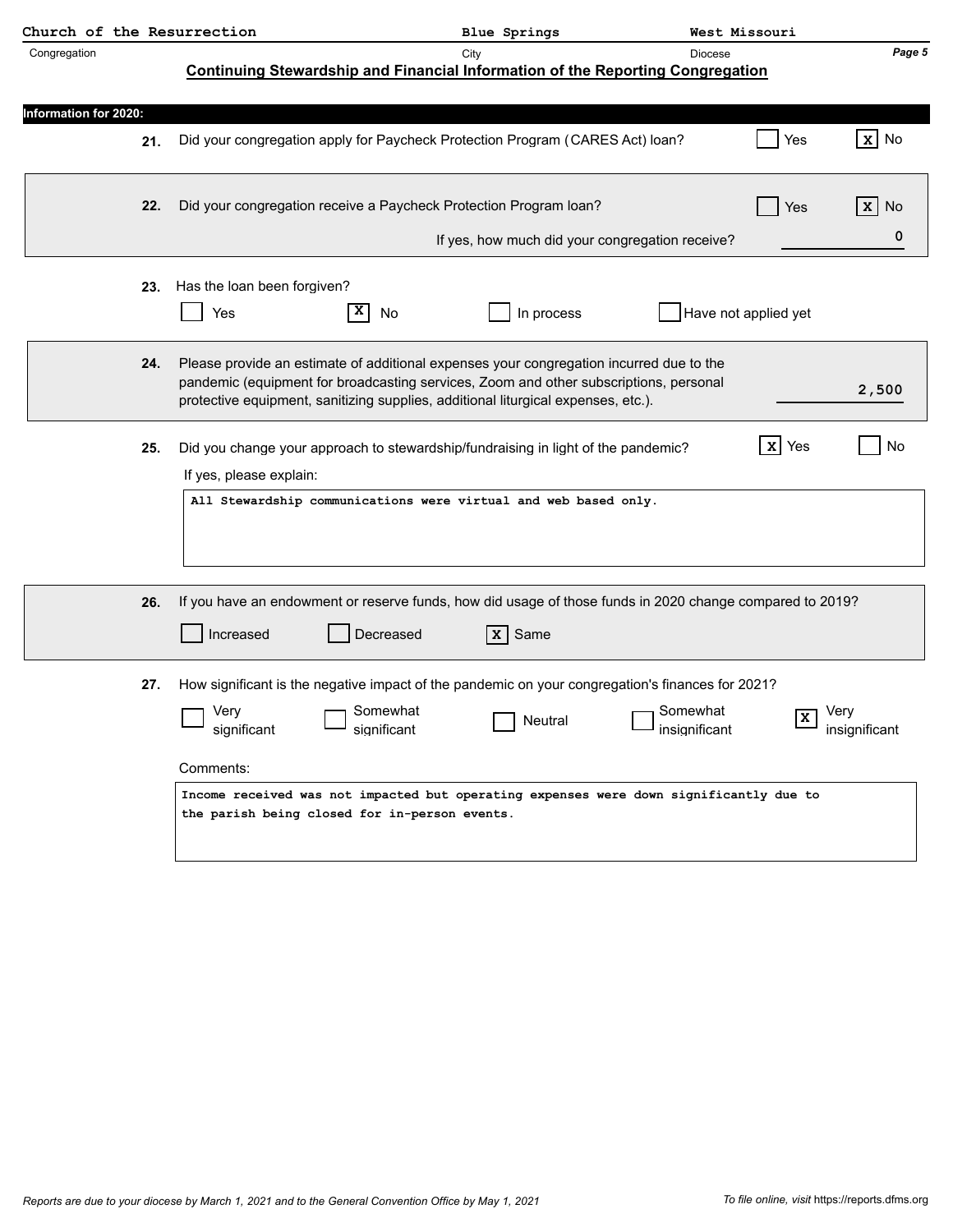| Church of the Resurrection | Blue Springs | West Missouri |        |  |  |  |
|----------------------------|--------------|---------------|--------|--|--|--|
| Congregation               | City         | Diocese       | Page 6 |  |  |  |
| <b>Narrative Questions</b> |              |               |        |  |  |  |

Clergy, Vestry and Staff are encouraged to participate in answering these questions .

What were the primary opportunities, innovations and challenges in conducting worship during the pandemic? What did you learn? **1.**

**For most of the year, the parish only conducted on-line services. This prevented congregants from receiving the Holy Eucharist in person, interacting with each other and actively participating in worship and fellowship together. We learned constant and improved communication with members is essential to keep the congregation informed and connected.**

**2.** What are the primary opportunities and challenges your church is facing as it plans for the future?

**Opportunities: Leveraging what we have learned in live-streaming church services to improve and continue that medium and also use it in the future for perhaps broadcasting weddings and funerals to select audiences.**

**Challenges: Re-engaging members in active participation; specifically, attending church in-person rather than watching on-line. Growing membership.**

**3.** What three things have changed the most in how the church conducts its ministry?

|                                                         | - No in-person worship (using virtual)                                              |  |  |  |  |  |  |  |  |  |  |
|---------------------------------------------------------|-------------------------------------------------------------------------------------|--|--|--|--|--|--|--|--|--|--|
| - No in-person pastoral visits (using phone and e-mail) |                                                                                     |  |  |  |  |  |  |  |  |  |  |
|                                                         | - No in-person meetings or events (using Zoom, phone and e-mail to extent possible) |  |  |  |  |  |  |  |  |  |  |
|                                                         |                                                                                     |  |  |  |  |  |  |  |  |  |  |
|                                                         |                                                                                     |  |  |  |  |  |  |  |  |  |  |
|                                                         |                                                                                     |  |  |  |  |  |  |  |  |  |  |
|                                                         |                                                                                     |  |  |  |  |  |  |  |  |  |  |
|                                                         |                                                                                     |  |  |  |  |  |  |  |  |  |  |
|                                                         |                                                                                     |  |  |  |  |  |  |  |  |  |  |
|                                                         |                                                                                     |  |  |  |  |  |  |  |  |  |  |
|                                                         |                                                                                     |  |  |  |  |  |  |  |  |  |  |
|                                                         |                                                                                     |  |  |  |  |  |  |  |  |  |  |
|                                                         |                                                                                     |  |  |  |  |  |  |  |  |  |  |
|                                                         |                                                                                     |  |  |  |  |  |  |  |  |  |  |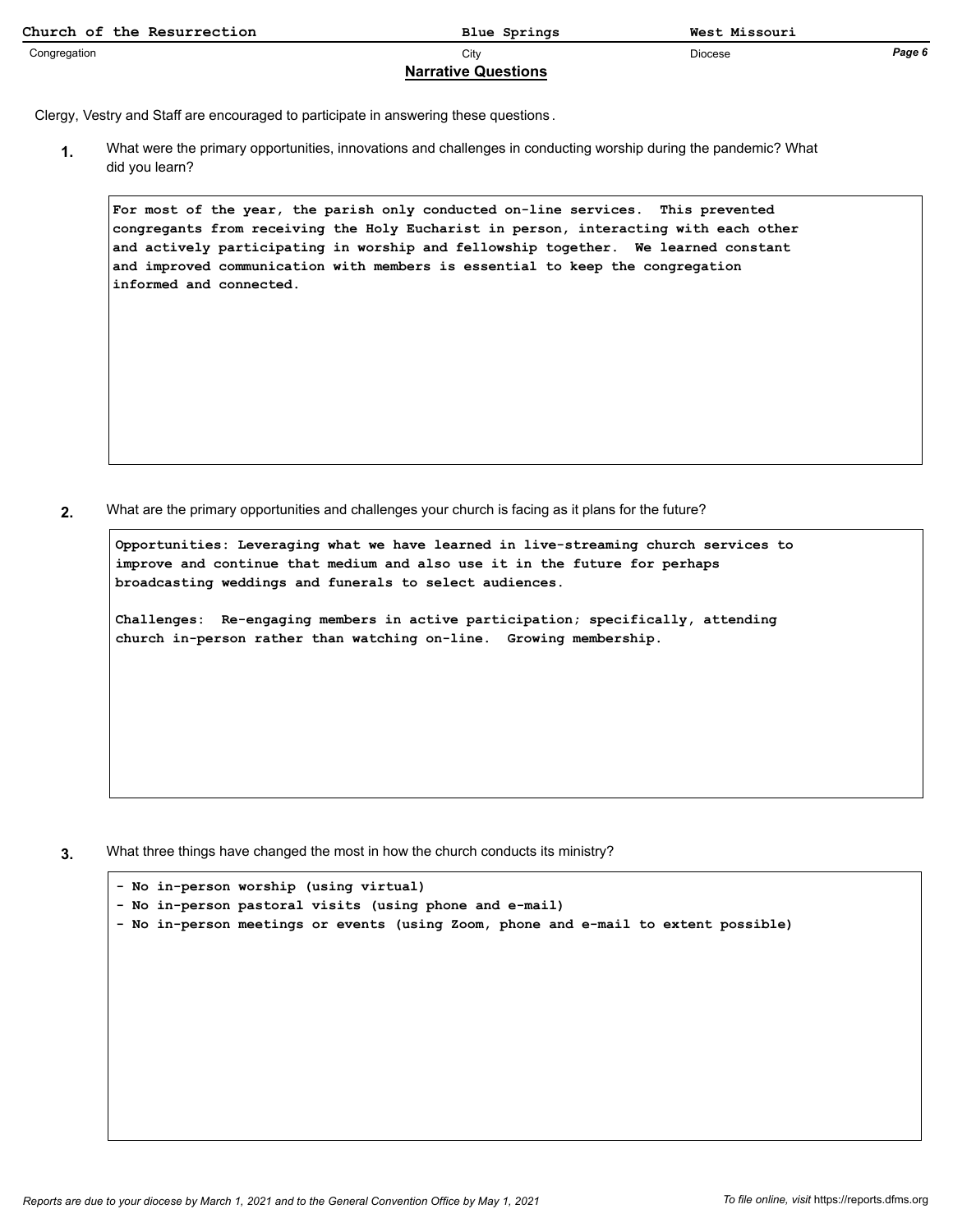| Church of the Resurrection                                                                                                                                                                                                                                                                                                                                                   | <b>Blue Springs</b>        | West Missouri                               |
|------------------------------------------------------------------------------------------------------------------------------------------------------------------------------------------------------------------------------------------------------------------------------------------------------------------------------------------------------------------------------|----------------------------|---------------------------------------------|
| Congregation                                                                                                                                                                                                                                                                                                                                                                 | City                       | Page 7<br><b>Diocese</b>                    |
| <b>Priest(s) Serving this Congregation</b>                                                                                                                                                                                                                                                                                                                                   |                            |                                             |
| Last name of Rector, Vicar, Dean, Priest-in-charge or interim<br>1. Lynch                                                                                                                                                                                                                                                                                                    | <b>First Name</b><br>David | <b>Middle Name</b><br>Ross                  |
| Title of position                                                                                                                                                                                                                                                                                                                                                            | Year Ordained              | Diocese of canonical residence              |
| Rector                                                                                                                                                                                                                                                                                                                                                                       | 2012                       | West Missouri                               |
| Employment status at this congregation:                                                                                                                                                                                                                                                                                                                                      | Year called to this        | <b>Church Pension Status</b>                |
| $\mathbf{x}$ Full time<br>Part time<br>Non-stipendiary                                                                                                                                                                                                                                                                                                                       | congregation:<br>2016      | Retiree<br>Non-active<br>$\mathbf x$ Active |
| Last name of associate priest, assisting priest or curate                                                                                                                                                                                                                                                                                                                    | <b>First Name</b>          | Middle Name                                 |
| Title of position                                                                                                                                                                                                                                                                                                                                                            | Year Ordained              | Diocese of canonical residence              |
| Employment status at this congregation:                                                                                                                                                                                                                                                                                                                                      | Year called to this        | <b>Church Pension Status</b>                |
| Full time<br>Part time<br>Non-stipendiary                                                                                                                                                                                                                                                                                                                                    | congregation:              | Retiree<br>Active<br>Non-active             |
| Last name of associate, assisting or other priest                                                                                                                                                                                                                                                                                                                            | <b>First Name</b>          | <b>Middle Name</b>                          |
| Title of position                                                                                                                                                                                                                                                                                                                                                            | Year Ordained              | Diocese of canonical residence              |
| Employment status at this congregation:                                                                                                                                                                                                                                                                                                                                      | Year called to this        | <b>Church Pension Status</b>                |
|                                                                                                                                                                                                                                                                                                                                                                              | congregation:              |                                             |
| Full time<br>Part time<br>Non-stipendiary                                                                                                                                                                                                                                                                                                                                    |                            | Active<br>Retiree<br>Non-active             |
| Last name of associate, assisting or other priest                                                                                                                                                                                                                                                                                                                            | <b>First Name</b>          | <b>Middle Name</b>                          |
| Title of position                                                                                                                                                                                                                                                                                                                                                            | Year Ordained              | Diocese of canonical residence              |
| Employment status at this congregation:                                                                                                                                                                                                                                                                                                                                      | Year called to this        | <b>Church Pension Status</b>                |
| Full time<br>Part time<br>Non-stipendiary                                                                                                                                                                                                                                                                                                                                    | congregation:              | Retiree<br>Non-active<br>Active             |
| If you have more than 4 priests who serve this congregation on a regular basis, complete this form online (where additional blanks<br>will be generated) or attach a page to this paper form.<br>If you have no priest at present, who leads Sunday worship services? (check all that apply)<br>│ │ Supply priest   │ │ Deacon  │ │ Lay Leader<br>A long-term supply priest: | $\bigcup$ Other            | (Give full name of long-term supply)        |
|                                                                                                                                                                                                                                                                                                                                                                              |                            |                                             |
| <b>Deacon(s) Serving this Congregation</b>                                                                                                                                                                                                                                                                                                                                   |                            |                                             |
| Last name of Deacon                                                                                                                                                                                                                                                                                                                                                          | <b>First Name</b>          | <b>Middle Name</b>                          |
| Deacon (Vocational)<br><b>Transitional Deacon</b>                                                                                                                                                                                                                                                                                                                            | <b>Year Ordained</b>       | $^{+}$                                      |
| Last name of Deacon                                                                                                                                                                                                                                                                                                                                                          | <b>First Name</b>          | Middle Name                                 |
| Deacon (Vocational)<br><b>Transitional Deacon</b>                                                                                                                                                                                                                                                                                                                            | Year Ordained              | $^{+}$                                      |
| Name(s) of other congregation(s) currently served by these priests (if any)                                                                                                                                                                                                                                                                                                  |                            |                                             |
|                                                                                                                                                                                                                                                                                                                                                                              |                            |                                             |
| <b>Explanation of Unique or Unusual Clergy Situation:</b>                                                                                                                                                                                                                                                                                                                    |                            |                                             |
|                                                                                                                                                                                                                                                                                                                                                                              |                            |                                             |
|                                                                                                                                                                                                                                                                                                                                                                              |                            |                                             |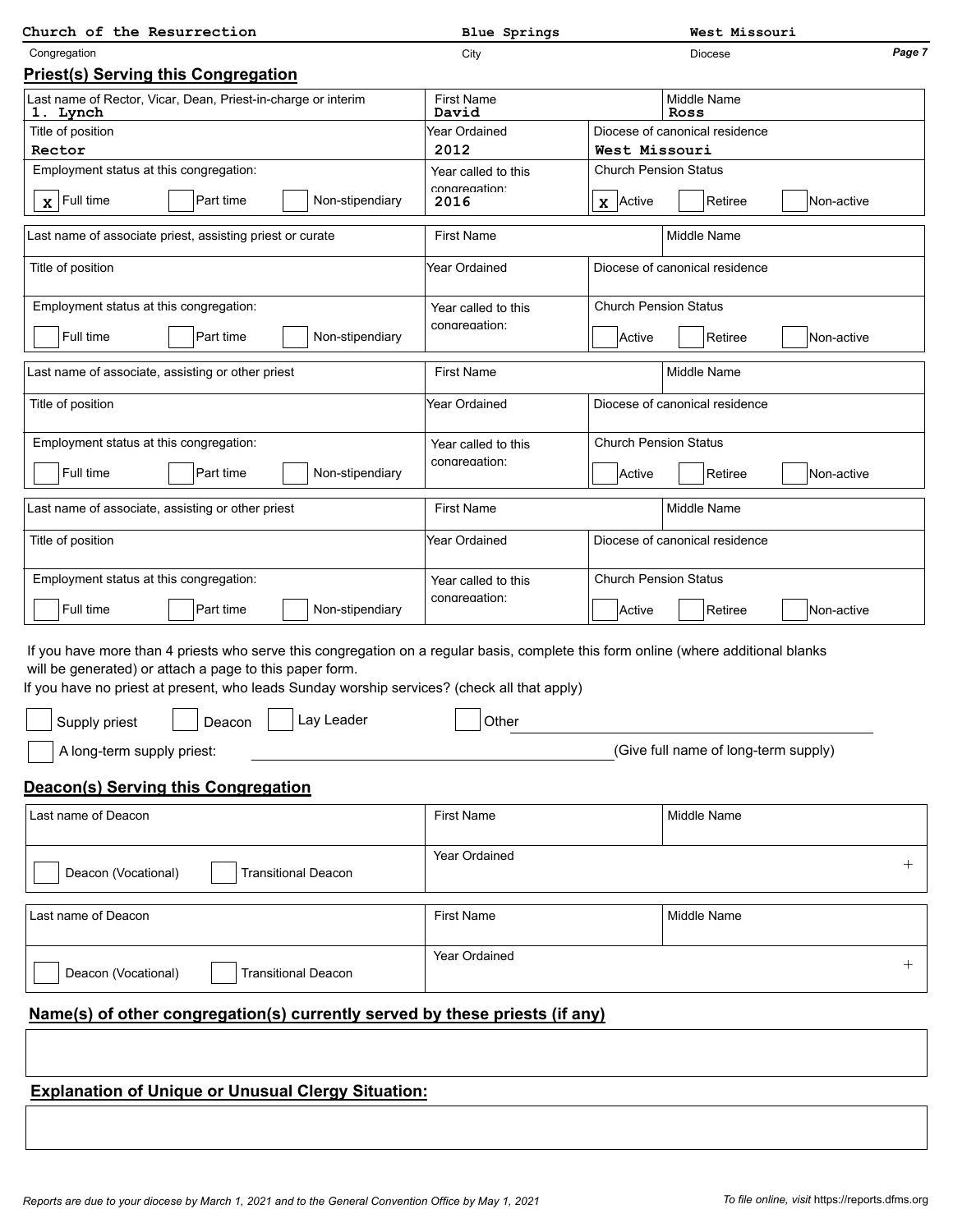**Church of the Resurrection Blue Springs West Missouri**

Congregation City Diocese *Page 8*

### **Outreach Ministries and Volunteer Activity of this Congregation**

Using the checkboxes below, please indicate whether your congregation provided any of the following community service or outreach ministries during **2020**. If yes, indicate how many volunteers were involved.

For **2020**, please estimate in the space provided approximately how many people were new volunteers this year.

Please also estimate in the space provided approximately how many people were helped or served each month by the ministry.

And, for **2020**, using the checkboxes below, please indicate whether this is a new ministry for your congregation this year.

|                                                                          | Ministry of the<br>Congregation | Is this a new<br>ministry in<br>2020? | Estimated<br>number of<br>volunteers<br>involved | Estimated<br>number of<br>new<br>volunteers        | Estimated<br>number of<br>people<br>served |
|--------------------------------------------------------------------------|---------------------------------|---------------------------------------|--------------------------------------------------|----------------------------------------------------|--------------------------------------------|
|                                                                          |                                 |                                       |                                                  | (Provide a total figure only. No symbols or text.) |                                            |
| 1. Food pantry, soup kitchen, or meal projects                           | $\mathbf x$                     |                                       | 7                                                | 0                                                  | 800                                        |
| 2. Sustainable food garden/cooperative (such as "Farm to<br>Tray")       |                                 |                                       | 0                                                | $\mathbf 0$                                        | 0                                          |
| 3. Cash, vouchers, or help with rent/utilities                           |                                 |                                       | $\mathbf 0$                                      | $\mathbf 0$                                        | 0                                          |
| 4. Day care, preschool, before- or after-school programs                 |                                 |                                       | $\mathbf 0$                                      | 0                                                  | 0                                          |
| 5. Tutoring or literacy programs                                         |                                 |                                       | 0                                                | 0                                                  | 0                                          |
| 6. Health programs (parish nurse, clinics, health education,<br>etc.     |                                 |                                       | $\mathbf 0$                                      | $\mathbf 0$                                        | 0                                          |
| 7. Community organizing, organized social issue advocacy                 |                                 |                                       | $\mathbf 0$                                      | $\mathbf 0$                                        | 0                                          |
| 8. Job placement, job training, employment counseling                    |                                 |                                       | $\mathbf 0$                                      | $\mathbf 0$                                        | 0                                          |
| 9. Building projects (such as Habitat for Humanity)                      |                                 |                                       | 0                                                | 0                                                  | 0                                          |
| 10. Support groups (bereavement, divorce, job loss, 12-step,<br>$etc.$ ) |                                 |                                       | $\Omega$                                         | $\mathbf 0$                                        | $\mathbf 0$                                |
| 11. Programs for the elderly and homebound persons                       |                                 |                                       | $\mathbf 0$                                      | $\mathbf 0$                                        | 0                                          |
| 12. Clothes closet, thrift store                                         |                                 |                                       | $\mathbf 0$                                      | 0                                                  | 0                                          |
| 13. Homeless or no-freeze shelter                                        |                                 |                                       | $\mathbf 0$                                      | $\mathbf 0$                                        | $\mathbf 0$                                |
| 14. Overseas sponsorships, microloans, Heifer Project, Haiti<br>relief   |                                 |                                       | $\mathbf 0$                                      | 0                                                  | $\mathbf 0$                                |
| 15. Other, not listed                                                    | $\mathbf x$                     |                                       | 10                                               | $\mathbf 0$                                        | 1,500                                      |